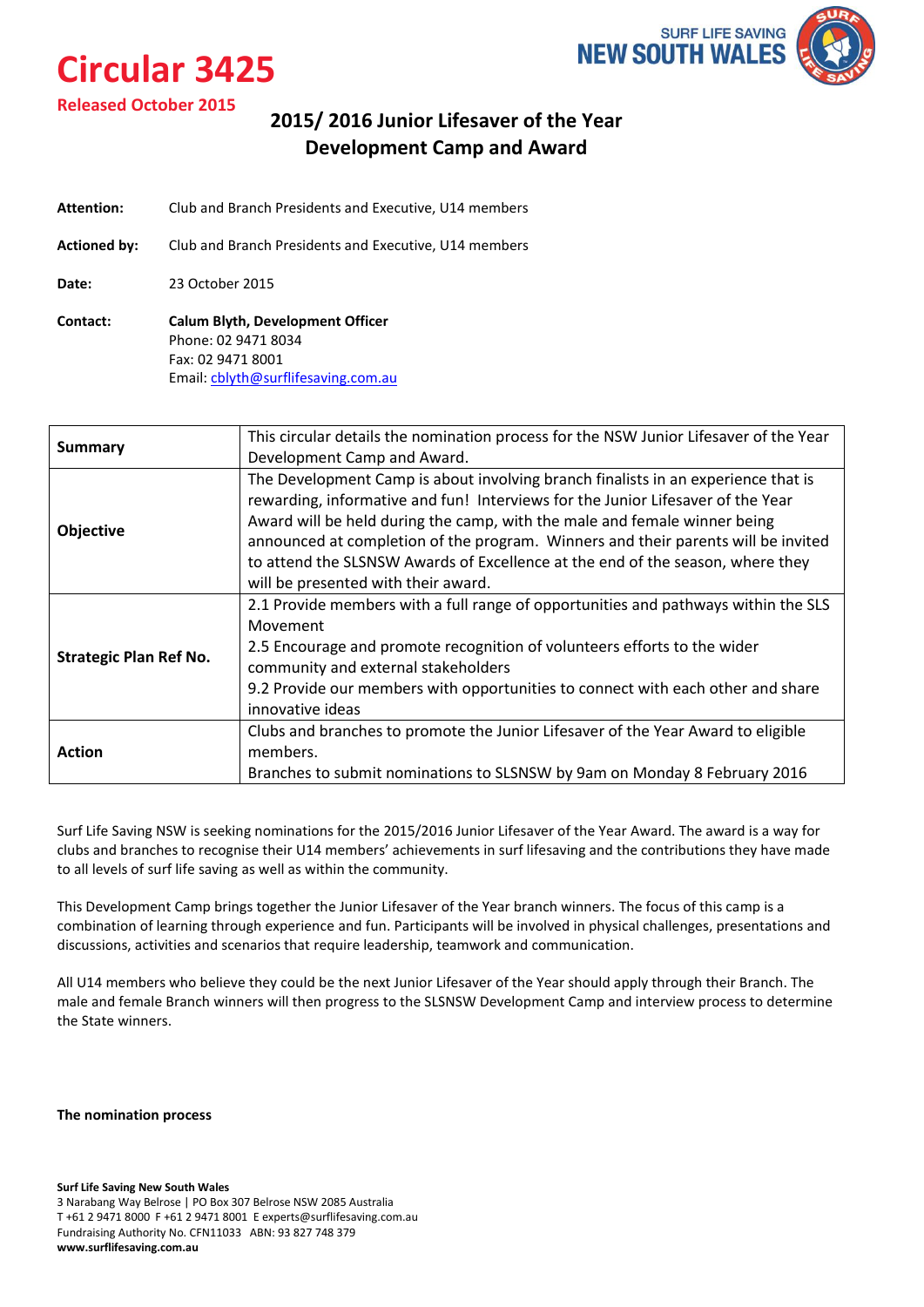Year Award. Nominations must include the attached nomination form, medical and consent information, and responses to Branches are invited to submit one female and one male nomination for the 2015/2016 SLSNSW Junior Lifesaver of the the application questions.

#### *Resumes will not be considered by the judges, and cannot be included with nominations*.

Nominees and clubs should seek further information from their branch as to any additional requirements for branch submission of nominations.

All nominations are to be endorsed by branches and returned to Surf Life Saving NSW by 9am on Monday 8 February 2016.

### **Nominees must have completed their Surf Rescue Certificate (SRC) at the time of the Development Camp to be eligible for the Junior Lifesaver of the Year award.**

Successful applicants will be advised of their placing as finalists and are then required to attend the Junior Lifesaver of the Year Development Camp held at The Collaroy Centre on Sydney's Northern Beaches from the 11th – 14th April 2016.

The announcement of the Male and Female Junior Lifesaver of the Year will be at the completion of the program around midday on Friday 14<sup>th</sup> April 2016. The two winners (and parents or guardians) will be invited to attend the SLSNSW Awards of Excellence where an official presentation will be made. This attendance will be subsidized by SLSNSW.

The criteria for selection will be based on the nominee's achievements in the following areas:

- Contribution to Surf Life Saving
- Demonstration of leadership roles in club activities
- Contribution made to the club
- Awards received in Surf Life Saving and the community
- Involvement in community events outside of Surf Life Saving
- Awareness of club events and current affairs
- Initiative applied to cub and community activities
- Promotion of Surf Life Saving to the community
- Attendance record at club activities
- Encouragement of new members
- Demonstration of surf lifesaving knowledge and skills

#### **The Development Camp**

The Development Camp aims to further develop members by creating an awareness of the diversity of Branch and State activities, by supporting personal development and goal setting, and by positively recognising members. Best of all, it is an opportunity to meet young surf lifesavers from across New South Wales and be part of a fun experience.

The camp will be held at The Collaroy Centre in Collaroy, where participants will be interviewed by a judging panel of experienced surf lifesavers, assessing individuals on their merit to become the Junior Lifesaver of the Year. *Resumes will not be considered by the judges, and cannot be bought to the interviews.*

*Note*: the Development Camp is wholly subsidised by Surf Life Saving NSW and flights to and from the program will be covered by SLSNSW for finalists from FNC, NC, MNC, LNC, SC and FSC. Finalists from other branches will be required to organise their own transport. Greater information on transport arrangements will be available once Branch finalists have been selected and provided to SLSNSW.

#### **Nomination submission**

Individual and club nominations are to be submitted to Branch in accordance with their timelines.

Club and Branch endorsed nominations are to be submitted (preferably by email) to Surf Life Saving NSW by 9am on Monday 8 February 2016, marked attention to Calum Blyth, Development Officer. If you have any questions about the Surf Life Saving NSW Junior Lifesaver of the Year Program, please contact Calum on 9471 8034 or via email on [cblyth@surflifesaving.com.au.](mailto:cblyth@surflifesaving.com.au)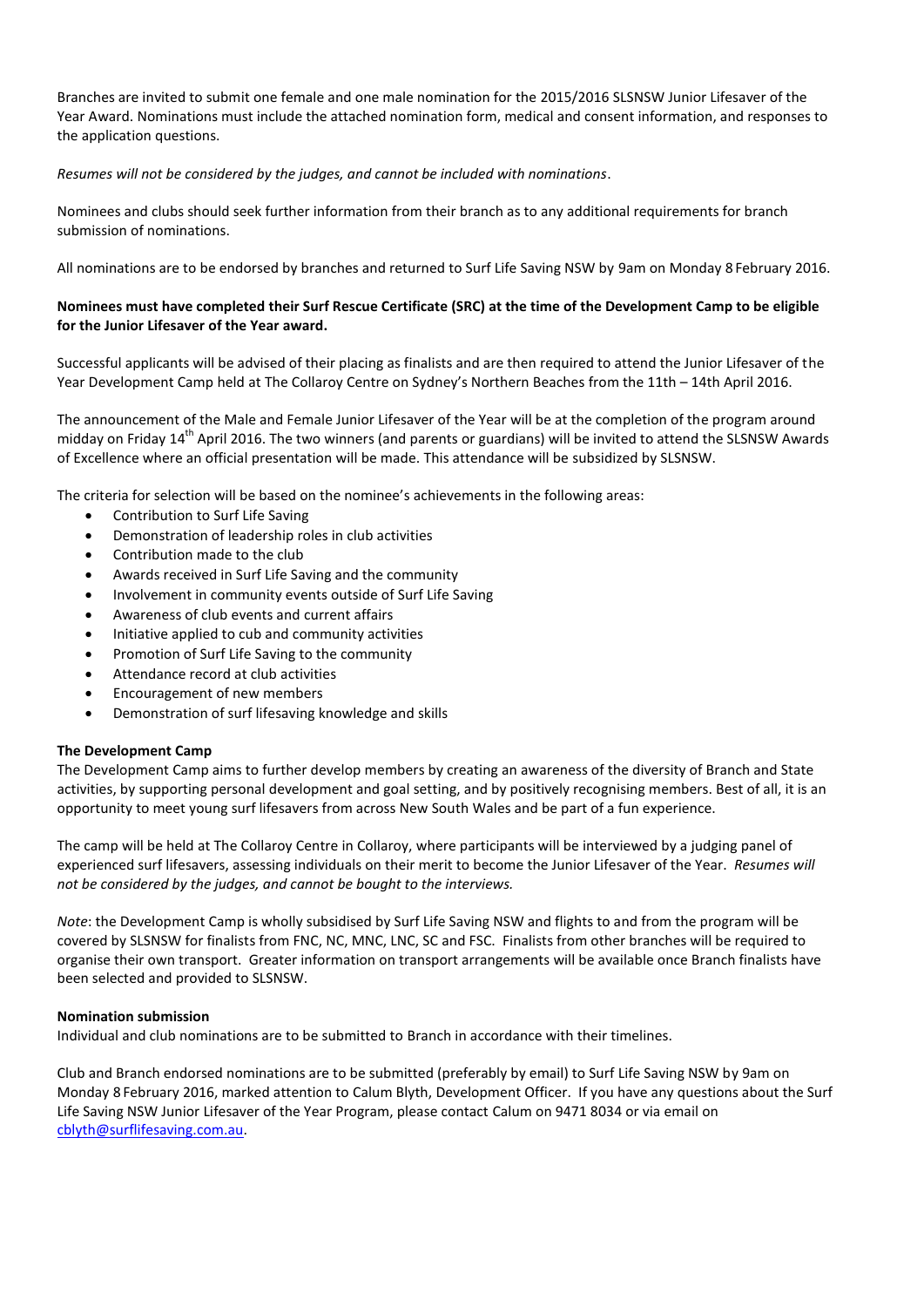## Nomination Form 2015/ 2016 Junior Lifesaver of the Year

| <b>Participant Details</b> |         |    |     |    |    |                      |      |   |   |   |        |     |
|----------------------------|---------|----|-----|----|----|----------------------|------|---|---|---|--------|-----|
| Surname                    |         |    |     |    |    | <b>Given Names</b>   |      |   |   |   |        |     |
|                            |         |    |     |    |    |                      |      |   |   |   |        |     |
| Address                    |         |    |     |    |    |                      |      |   |   |   |        |     |
|                            |         |    |     |    |    |                      |      |   |   |   |        |     |
|                            |         |    |     |    |    |                      |      |   |   |   |        |     |
| Phone Number               |         |    |     |    |    | <b>Email Address</b> |      |   |   |   |        |     |
|                            |         |    |     |    |    |                      |      |   |   |   |        |     |
| Club Name                  |         |    |     |    |    | <b>Branch Name</b>   |      |   |   |   |        |     |
|                            |         |    |     |    |    |                      |      |   |   |   |        |     |
| <b>DOB</b>                 |         |    | Age |    |    |                      | Male |   |   |   | Female |     |
|                            |         |    |     |    |    |                      |      |   |   |   |        |     |
| Ladies Shirt Size          | 8<br>10 | 12 | 14  | 16 | 18 | Mens Shirt Size      | XS   | S | M | L | XL     | XXL |
|                            |         |    |     |    |    |                      |      |   |   |   |        |     |

| How did you hear about this opportunity? |                     |                              |                            |  |  |  |  |
|------------------------------------------|---------------------|------------------------------|----------------------------|--|--|--|--|
| Circular / Club Mail                     | Club Representative | <b>Branch Representative</b> | <b>SLSNSW Staff Member</b> |  |  |  |  |
| Facebook                                 | <b>SMS</b>          | Email                        | Other – please specify     |  |  |  |  |

| <b>Emergency Contact Details</b> |              |                     |                             |                      |  |  |  |  |
|----------------------------------|--------------|---------------------|-----------------------------|----------------------|--|--|--|--|
| Name                             | Relationship | Mobile Phone Number | Home / Work Phone<br>Number | <b>Email Address</b> |  |  |  |  |
|                                  |              |                     |                             |                      |  |  |  |  |
|                                  |              |                     |                             |                      |  |  |  |  |

| <b>Travel Details</b>                                                |     |     |       |       |
|----------------------------------------------------------------------|-----|-----|-------|-------|
| What mode of transport do you intend to use to get to the program?   | Car | Bus | Train | Plane |
| Please complete the following if you will be flying                  |     |     |       |       |
| Which airport will you depart from?                                  |     |     |       |       |
| Are there other details we need to know before booking your flights? |     |     |       |       |

Please note: Flight details are non-negotiable unless in an emergency. If you have any specific requests, please inform us immediately. Your *commitment to this is important. Any 'no shows' or cancellations by participants will require full payment of all incurred expenses by that participant.*

| <b>Club Endorsement</b> |          |           |  |
|-------------------------|----------|-----------|--|
| <b>CLUB NAME</b>        |          |           |  |
| <b>CLUB CONTACT</b>     | Name     | Signature |  |
|                         | Position | Date      |  |
| Comments:               |          |           |  |

| <b>Branch Endorsement</b> |          |           |  |
|---------------------------|----------|-----------|--|
| <b>BRANCH NAME</b>        |          |           |  |
| <b>BRANCH CONTACT</b>     | Name     | Signature |  |
|                           | Position | Date      |  |
| Comments:                 |          |           |  |
|                           |          |           |  |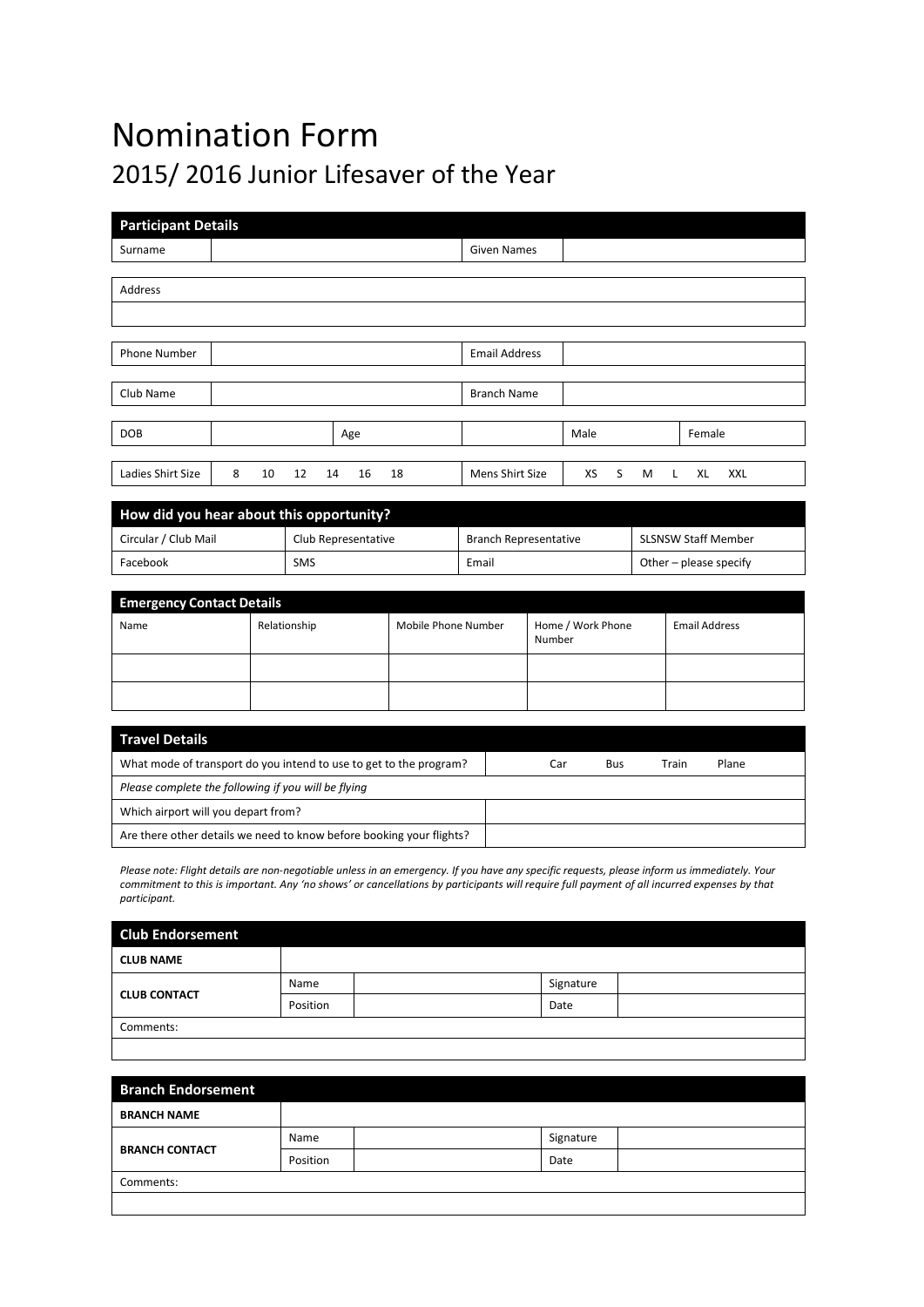## Medical and Consent Form 2015/ 2016 Junior Lifesaver of the Year

#### **SPECIAL REQUIREMENTS**

*Please identify any special needs or requirements (eg wheelchair access, food allergies etc)*

#### **MEDICAL INFORMATION**

*Do you suffer from any medical conditions? (eg allergies, epilepsy, asthma, diabetes etc) Do you require medication for this condition?*

If yes to either question – please give details (attach sheet if required)

#### **RISK WAIVER**

In the case of an emergency, I authorise the program staff where it is impractical to communicate with me, to arrange for me to receive such medical or surgical treatment as may be deemed necessary.

I understand that although Surf Life Saving NSW and its service providers attempt to minimise any risk of personal injury within practical boundaries, accidents do happen and all physical activities carry the risk of personal injury. I acknowledge and accept that there is an inherent risk of personal injury in physical activities that will be undertaken as part of the program.

| <b>Participant's Signature</b> | Parent / Guardian Signature | Date |
|--------------------------------|-----------------------------|------|
|                                |                             |      |

#### **MEDIA CONSENT**

I agree to allow Surf Life Saving NSW to use my name and any photographs, sound and film recordings taken of me at this program for the promotion of the organisations services and initiatives to the media and the general public.

**Participant's Signature Parent / Guardian Signature Date**

#### **Privacy Statement**

Surf Life Saving NSW, PO Box 307, Belrose NSW 2085 will collect and store the information you voluntarily provide to enable processing of enrolments for programs. The information will be provided to staff of the program and their facilitators where necessary and by providing this information you consent to this disclosure. Any information provided by you will be stored on a database that will only be accessed by authorised personnel and is subject to privacy restrictions. Any information provided by you to the organisation can be accessed by you during standard office hours, and updated by writing to us or by contacting us on 02 9471 8000.

#### **SURF LIFE SAVING AUSTRALIA CODE OF CONDUCT**

The Code of Conduct outlines the standard of conduct expected of all members. As a participant at this program, you agree to meet the following requirements in regard to your conduct during the program (including both formal and informal activities).

- 1. Respect the rights, dignity and worth of others
- 2. Be fair, considerate and honest in all dealings with others, and be a positive role model
- 3. Make a commitment to providing quality service
- 4. Be aware of, and maintain an uncompromising adhesion to, SLSA standards, rules, regulations and policies
- 5. Demonstrate a high degree of individual responsibility, especially when dealing with persons under 18 years of age
- 6. Contribute to the provision of a safe environment for the conduct of all activities within surf lifesaving
- 7. Ensure that your actions are of the highest standard at all times, and that, at no time, will your conduct be construed as bringing SLSA or SLSNSW into disrepute

Further, you agree to:

- a. abide by the code of conduct outlined above
- b. maintain a 'duty of care' towards others and an accountability for matters relating to the program
- c. foster a collaborative approach to the program and its activities
- d. accept responsibility for your personal learning and that of the group
- e. be a positive role model for surf lifesavers and SLSA

| <b>Participant's Signature</b> | Parent / Guardian Signature | Date |  |
|--------------------------------|-----------------------------|------|--|
|                                |                             |      |  |
| <b>NOMINATION QUESTIONS</b>    |                             |      |  |